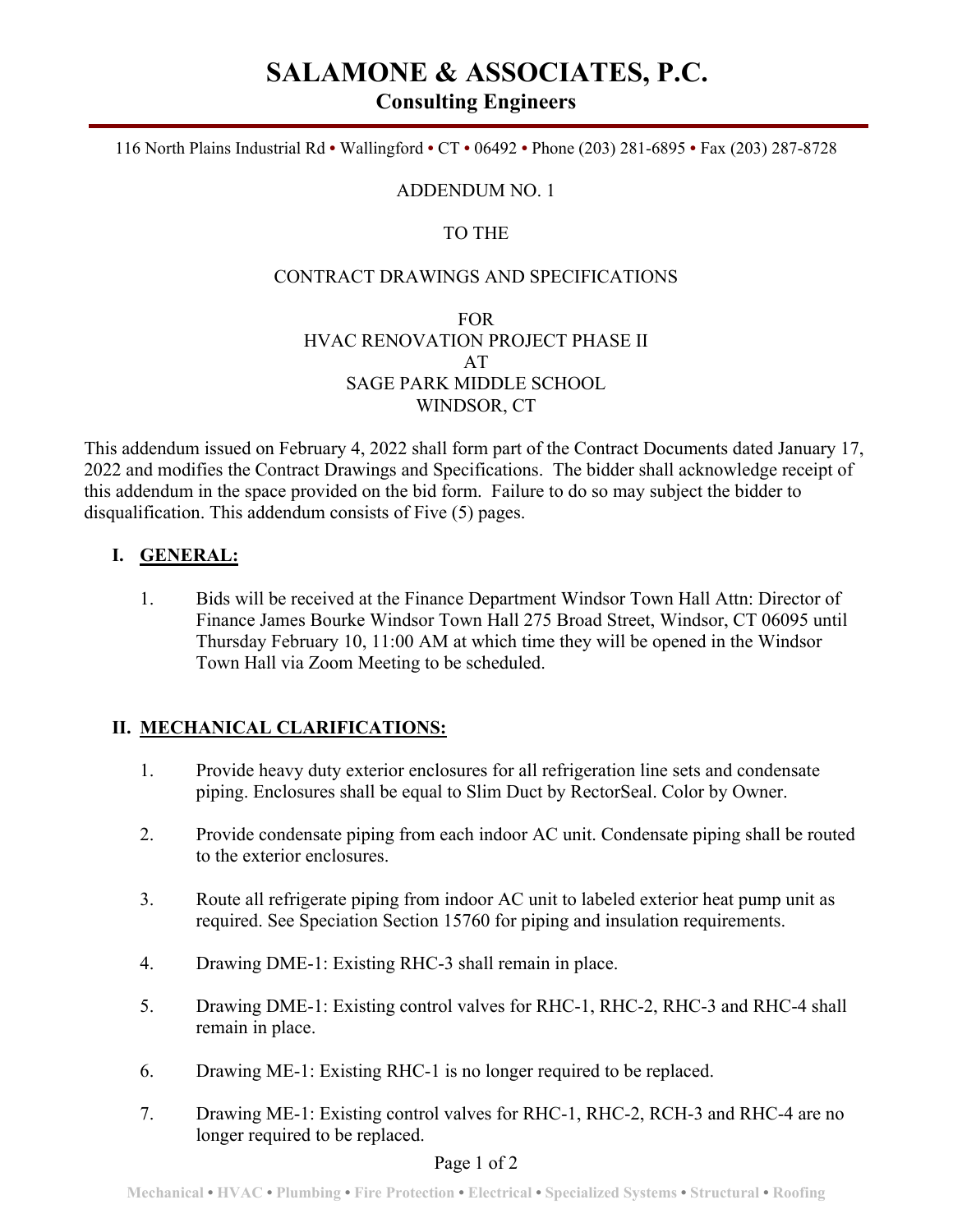# **SALAMONE & ASSOCIATES, P.C. Consulting Engineers**

116 North Plains Industrial Rd **•** Wallingford **•** CT **•** 06492 **•** Phone (203) 281-6895 **•** Fax (203) 287-8728

- 8. Drawing ME-3: Contractor shall provide a condensate pump and piping for AHU-1, AHU-S8 and AHU-S9. Pump shall be equal to little giant model VCMA-15ULS. Route condensate piping to nearest sanitary.
- 9. Remove drawings ME-6, ME-7 and ME-8.
- 10. Add drawings ME-6, ME-7 and ME-8 attached.
- 11. Specification Section 15870 Power Ventilators, 2.4 Centrifugal Roof Ventilators, E. Accessories: Remove 1. Disconnect Switch: Nonfusible type, with thermal overload protection mounted inside fan housing, factory-wired through an internal aluminum conduit. Provide fused disconnect as indicated on drawings.

# **III.ELECTRICAL CLARIFICATIONS:**

- 1. Contractor shall provide a duplex receptacle for AHU-1's condensate pump. Coordinate location in field with Div. 23. Provide 3 /4"C, 2-#12 AWG + #12 GND for connection to line side of proposed GFCI receptacle circuit DP-AC10/20.
- 2. Contractor shall provide a single receptacle for condensate pump within each of the two mechanical rooms serving AHU-S8 and AHU-S9. Coordinate location of respective receptacle for each AHU in field with Div. 23. Provide 3 /4"C, 2-#12 AWG + #12 GND for connection to line side of 120V circuit serving the respective AHU's circulator pump within each respective mechanical room. Connection point shall be upstream of circulator pump local disconnect switch. Typical.

# END OF ADDENDUM NO. 1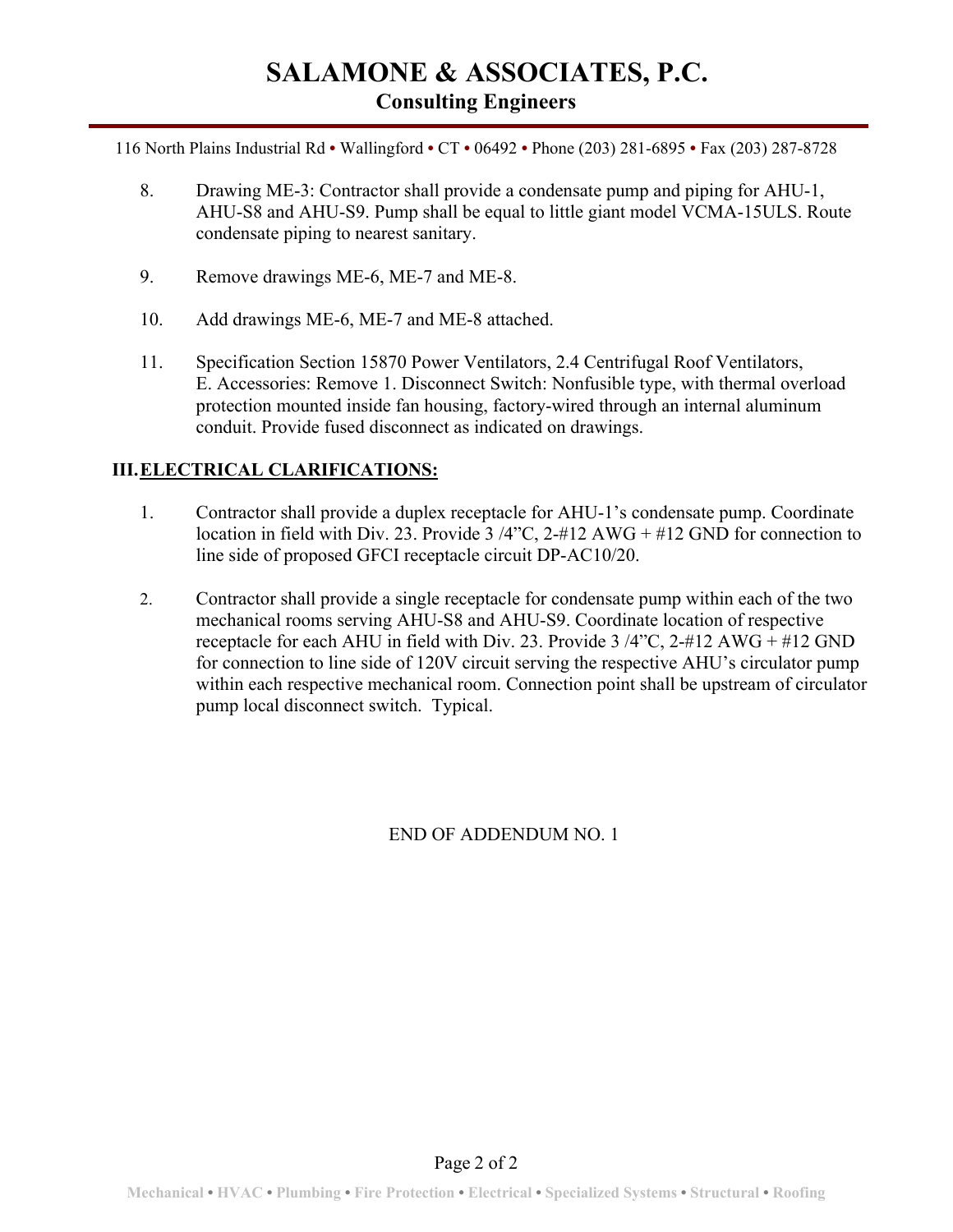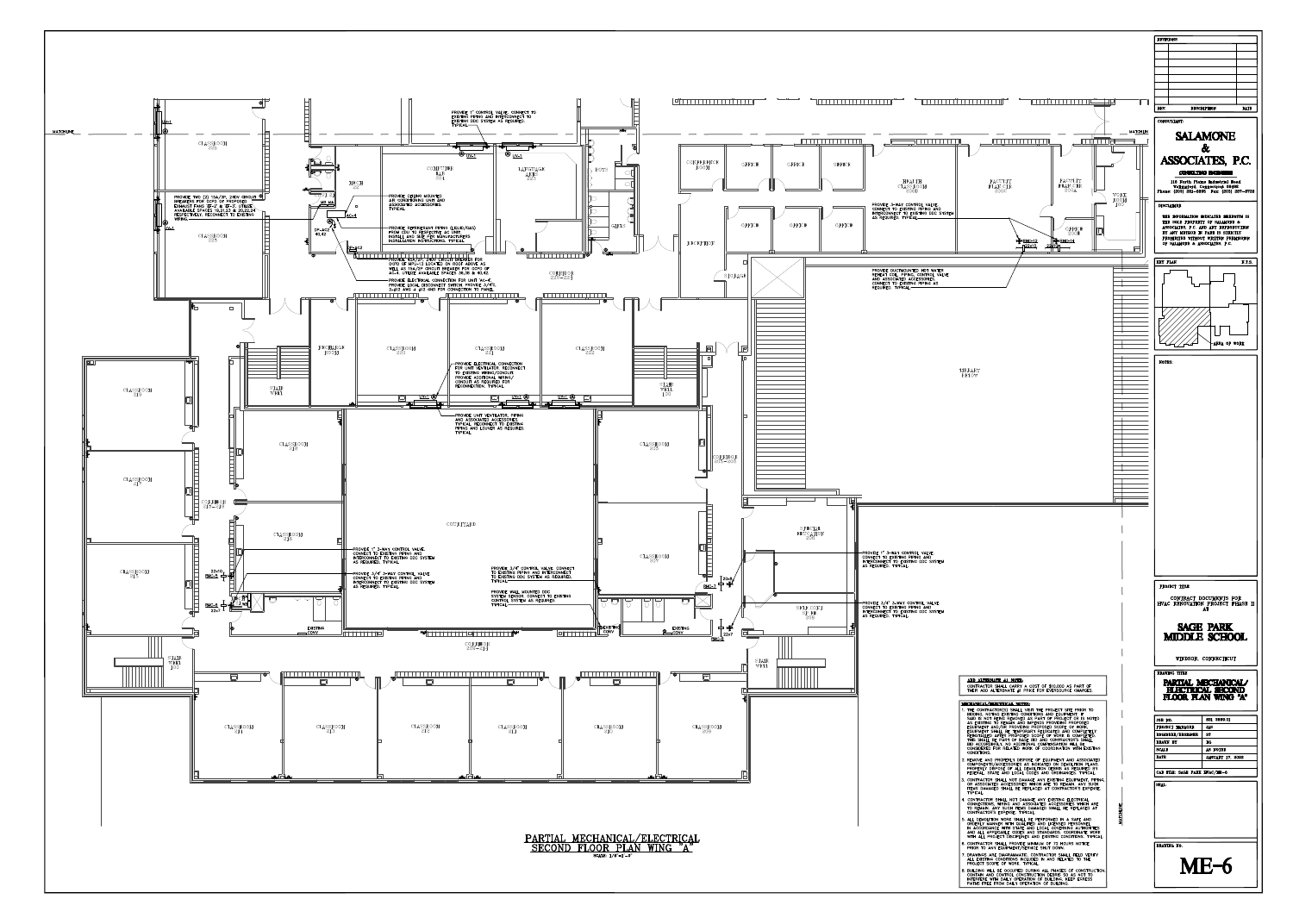